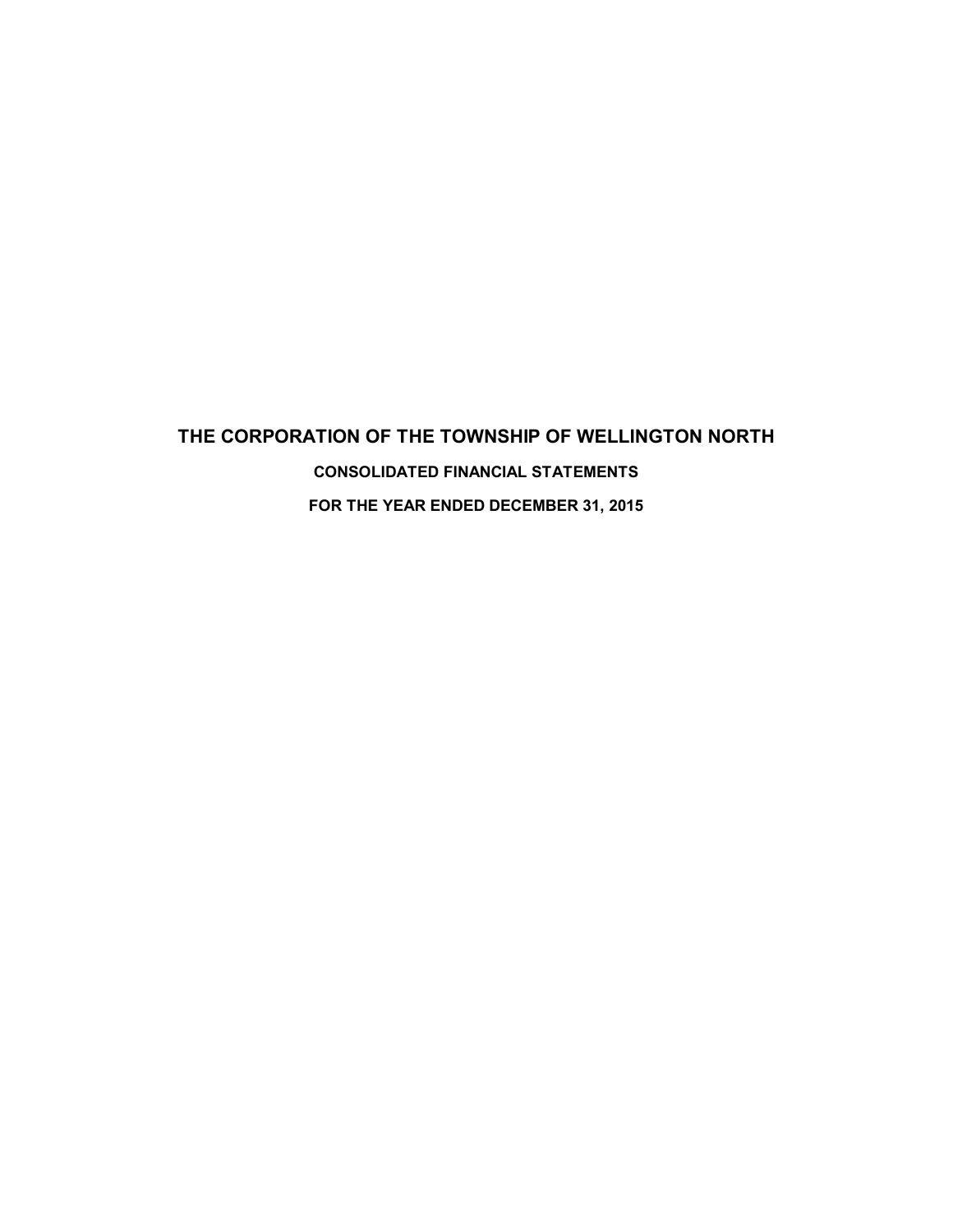# **INDEX TO THE FINANCIAL STATEMENTS**

**YEAR ENDED DECEMBER 31, 2015**

|                                                          | Page           |
|----------------------------------------------------------|----------------|
| THE CORPORATION OF THE TOWNSHIP OF WELLINGTON NORTH      |                |
| <b>INDEPENDENT AUDITOR'S REPORT</b>                      | 3              |
| <b>FINANCIAL STATEMENTS</b>                              |                |
| <b>Consolidated Statement of Financial Position</b>      | $\overline{4}$ |
| <b>Consolidated Statement of Operations</b>              | 5              |
| Consolidated Statement of Change in Net Financial Assets | 6              |
| <b>Consolidated Statement of Cash Flow</b>               | 7              |
| Notes to the Consolidated Financial Statements           | $8 - 14$       |
| Schedule of Segmented Disclosure                         | 15             |
| <b>Consolidated Schedule of Tangible Capital Assets</b>  | 16             |
| Schedule of Accumulated Surplus                          | 17             |
| <b>TRUST FUNDS</b>                                       |                |
| <b>INDEPENDENT AUDITOR'S REPORT</b>                      | 18             |
| Statement of Financial Position and Continuity           | 19             |
| Notes to the Financial Statements                        | 20             |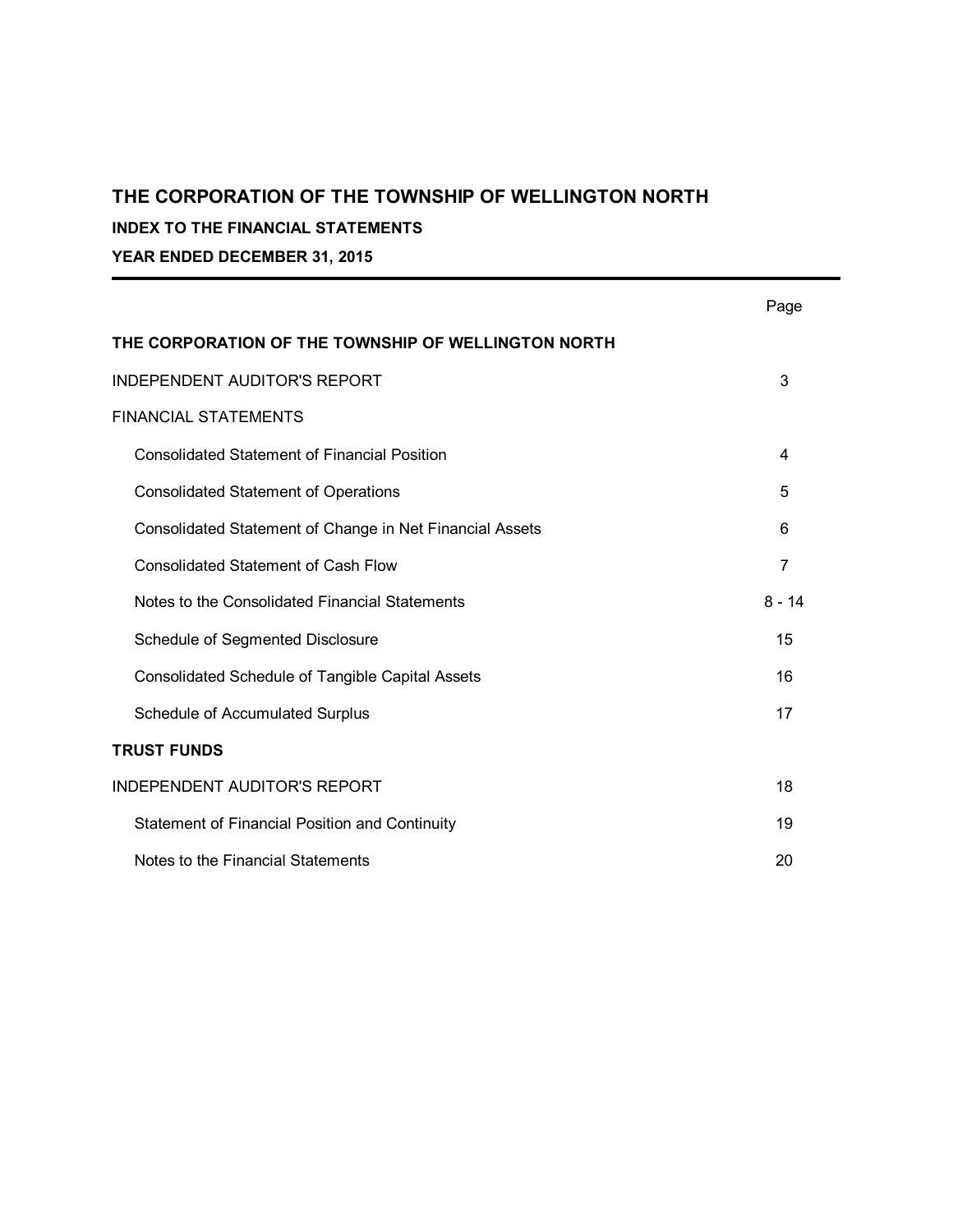

#### **INDEPENDENT AUDITOR'S REPORT**

To the Members of Council, Inhabitants and Ratepayers of The Corporation of the Township of Wellington **North** 

#### **Report on the Financial Statements**

We have audited the accompanying consolidated financial statements of The Corporation of the Township of Wellington North, which comprise the consolidated statement of financial position as at December 31, 2015 and the consolidated statements of operations, change in net financial assets and cash flow for the year then ended, and a summary of significant accounting policies and other explanatory information.

#### **Management's Responsibility for the Financial Statements**

Management is responsible for the preparation and fair presentation of these financial statements in accordance with Canadian public sector accounting standards and for such internal control as management determines is necessary to enable the preparation of consolidated financial statements that are free from material misstatement, whether due to fraud or error.

#### **Auditor's Responsibility**

Our responsibility is to express an opinion on these financial statements based on our audit. We conducted our audit in accordance with Canadian generally accepted auditing standards. Those standards require that we comply with ethical requirements and plan and perform the audit to obtain reasonable assurance about whether the consolidated financial statements are free from material misstatement.

An audit involves performing procedures to obtain audit evidence about the amounts and disclosures in the financial statements. The procedures selected depend on the auditor's judgment, including the assessment of the risks of material misstatement of the financial statements, whether due to fraud or error. In making those risk assessments, the auditor considers internal control relevant to the entity's preparation and fair presentation of the financial statements in order to design audit procedures that are appropriate in the circumstances, but not for the purpose of expressing an opinion on the effectiveness of the entity's internal control. An audit also includes evaluating the appropriateness of accounting policies used and the reasonableness of accounting estimates made by management, as well as evaluating the overall presentation of the financial statements.

We believe that the audit evidence we have obtained in our audit is sufficient and appropriate to provide a basis for our audit opinion.

#### **Opinion**

In our opinion, these financial statements present fairly, in all material respects, the financial position of The Corporation of the Township of Wellington North as at December 31, 2015 and the results of its operations and its cash flow for the year then ended in accordance with Canadian public sector accounting standards.

SAB LLP

Fergus, Ontario Chartered Professional Accountants August 15, 2016 Licensed Public Accountants

FERGUS OFFICE 686 ST. DAVID STREET NORTH, FERGUS, ON, NIM 2K8 • TEL: 519-843-1320 • FAX: 519-843-3289 • rlb.ca

Page 3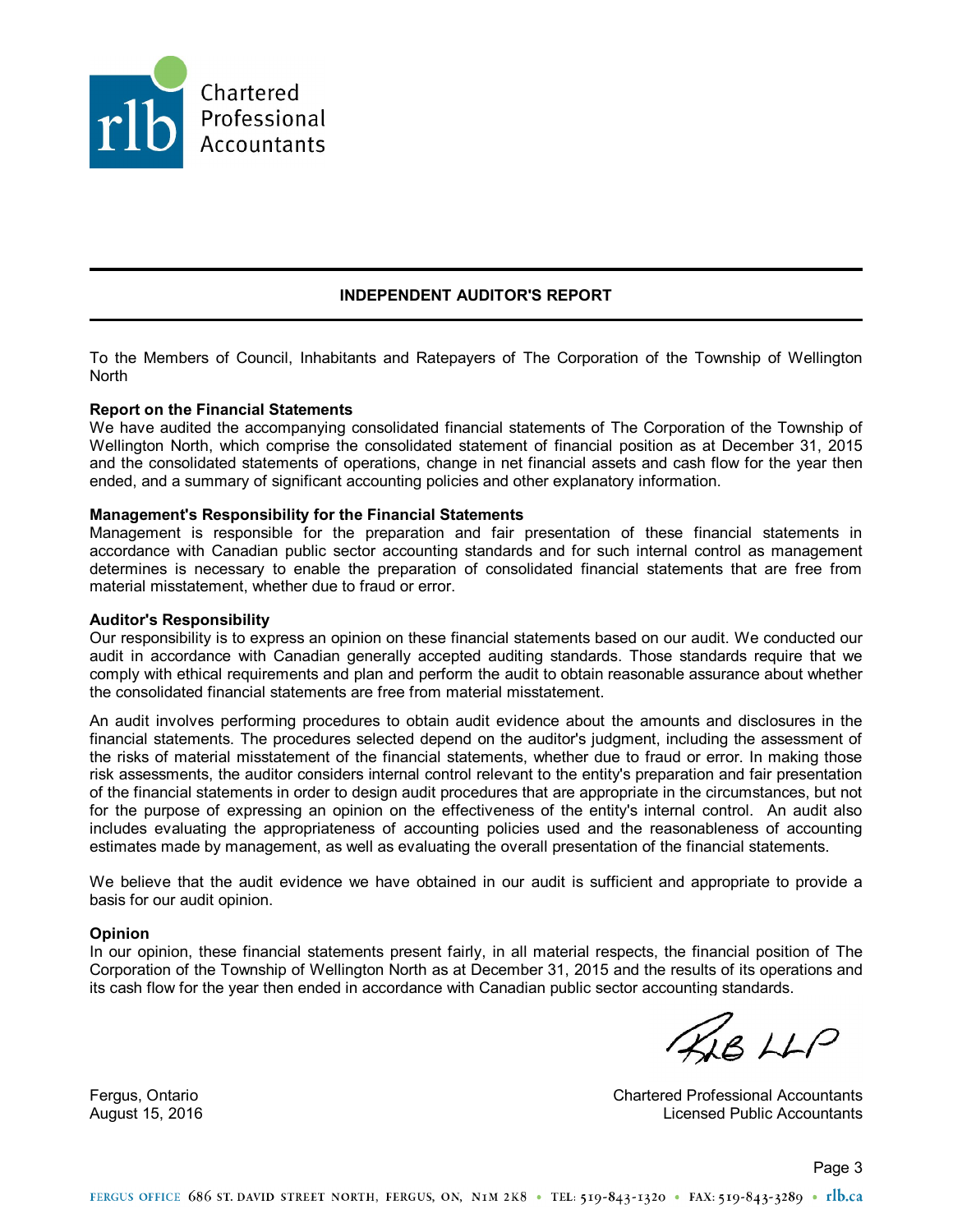# **CONSOLIDATED STATEMENT OF FINANCIAL POSITION**

### **AS AT DECEMBER 31, 2015**

|                                                                                                                                                                            | 2015                                                                                        | 2014                                                                                       |  |
|----------------------------------------------------------------------------------------------------------------------------------------------------------------------------|---------------------------------------------------------------------------------------------|--------------------------------------------------------------------------------------------|--|
| FINANCIAL ASSETS                                                                                                                                                           |                                                                                             |                                                                                            |  |
| Cash (note 2)<br>Investments<br>Taxes receivable<br>Trade and other receivables<br>Long term receivables (note 3)<br>Investment in Wellington North Power Inc.<br>(note 4) | 18,605,545<br>\$.<br>10,524<br>1,371,026<br>1,942,206<br>522,875<br>4,100,024<br>26,552,200 | 16,685,715<br>S.<br>10,442<br>1,542,225<br>1,475,926<br>725,899<br>3,863,206<br>24,303,413 |  |
| <b>LIABILITIES</b>                                                                                                                                                         |                                                                                             |                                                                                            |  |
| Accounts payable and accrued liabilities<br>Deferred revenue (note 6)<br>Long term debt (note 5)                                                                           | 2,218,401<br>2,925,161<br>7,263,752<br>12,407,314                                           | 1,954,669<br>2,811,648<br>8,250,859<br>13,017,176                                          |  |
| <b>NET FINANCIAL ASSETS</b>                                                                                                                                                | 14,144,886                                                                                  | 11,286,237                                                                                 |  |
| NON-FINANCIAL ASSETS                                                                                                                                                       |                                                                                             |                                                                                            |  |

| Tangible capital assets (schedule 2)    | 109.835.579                 | 110,210,263 |
|-----------------------------------------|-----------------------------|-------------|
| Prepaid expenses and inventory          | 84.325                      | 103.708     |
|                                         | 109.919.904                 | 110.313.971 |
| <b>ACCUMULATED SURPLUS (schedule 3)</b> | \$124,064,790 \$121,600,208 |             |

<u>—</u>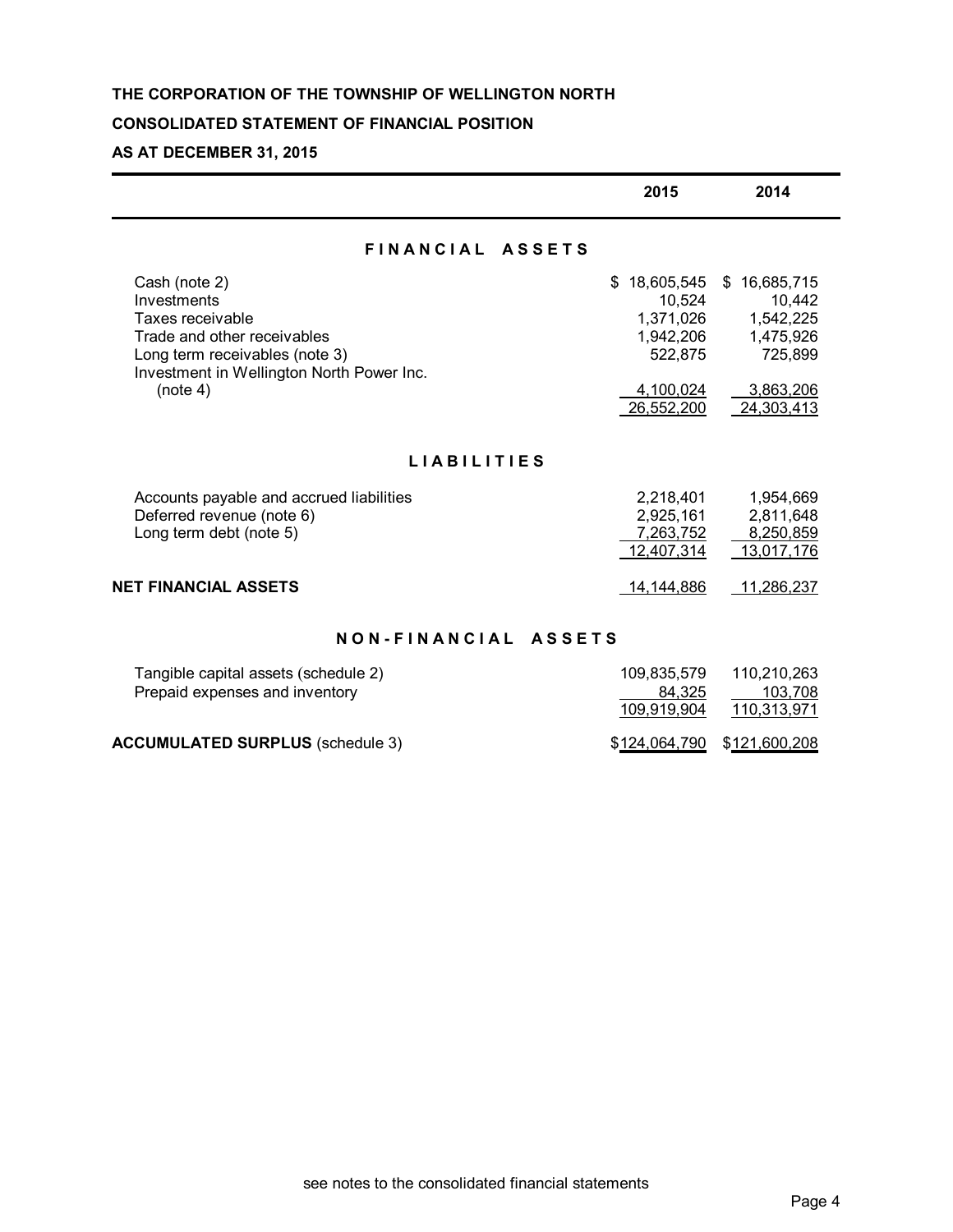# **CONSOLIDATED STATEMENT OF OPERATIONS**

|                                                 | 2015<br><b>Budget</b> | 2015<br><b>Actual</b> | 2014<br><b>Actual</b> |
|-------------------------------------------------|-----------------------|-----------------------|-----------------------|
| <b>REVENUE</b>                                  |                       |                       |                       |
| Net taxation/user charges                       | \$<br>6,885,859       | \$<br>6,910,028       | \$<br>6,667,162       |
| Fees and service charges                        | 5,534,879             | 5,617,630             | 5,538,174             |
| Grants                                          | 2,136,012             | 2,612,109             | 1,364,503             |
| Other income (note 7)                           | 859,794               | 732,087               | 1,263,596             |
| Obligatory reserve funds revenue                |                       |                       |                       |
| recognized (note 6)                             |                       | 395,320               | 345,000               |
|                                                 | 15,416,544            | 16,267,174            | 15,178,435            |
| <b>EXPENSES</b> (schedule 1)                    |                       |                       |                       |
| General government                              | 2,095,341             | 1,337,926             | 1,283,781             |
| Protection to persons and property              | 982,084               | 1,158,857             | 1,220,272             |
| <b>Transportation services</b>                  | 5,588,852             | 5,642,003             | 5,614,022             |
| <b>Environmental services</b>                   | 3,719,149             | 3,370,467             | 3,514,662             |
| <b>Health services</b>                          | 35,065                | 37,890                | 29,876                |
| Recreation and culture                          | 1,997,869             | 1,915,281             | 1,886,749             |
| Planning and development                        | 29,488                | 340,168               | 331,828               |
|                                                 | 14,447,848            | 13,802,592            | 13,881,190            |
| <b>ANNUAL SURPLUS</b>                           | \$<br>968,696         | \$ 2,464,582          | \$<br>1,297,245       |
| <b>ACCUMULATED SURPLUS at beginning of year</b> |                       | \$121,600,208         | \$120,302,963         |
| Annual surplus                                  |                       | 2,464,582             | 1,297,245             |
| <b>ACCUMULATED SURPLUS at end of year</b>       |                       | \$124,064,790         | \$121,600,208         |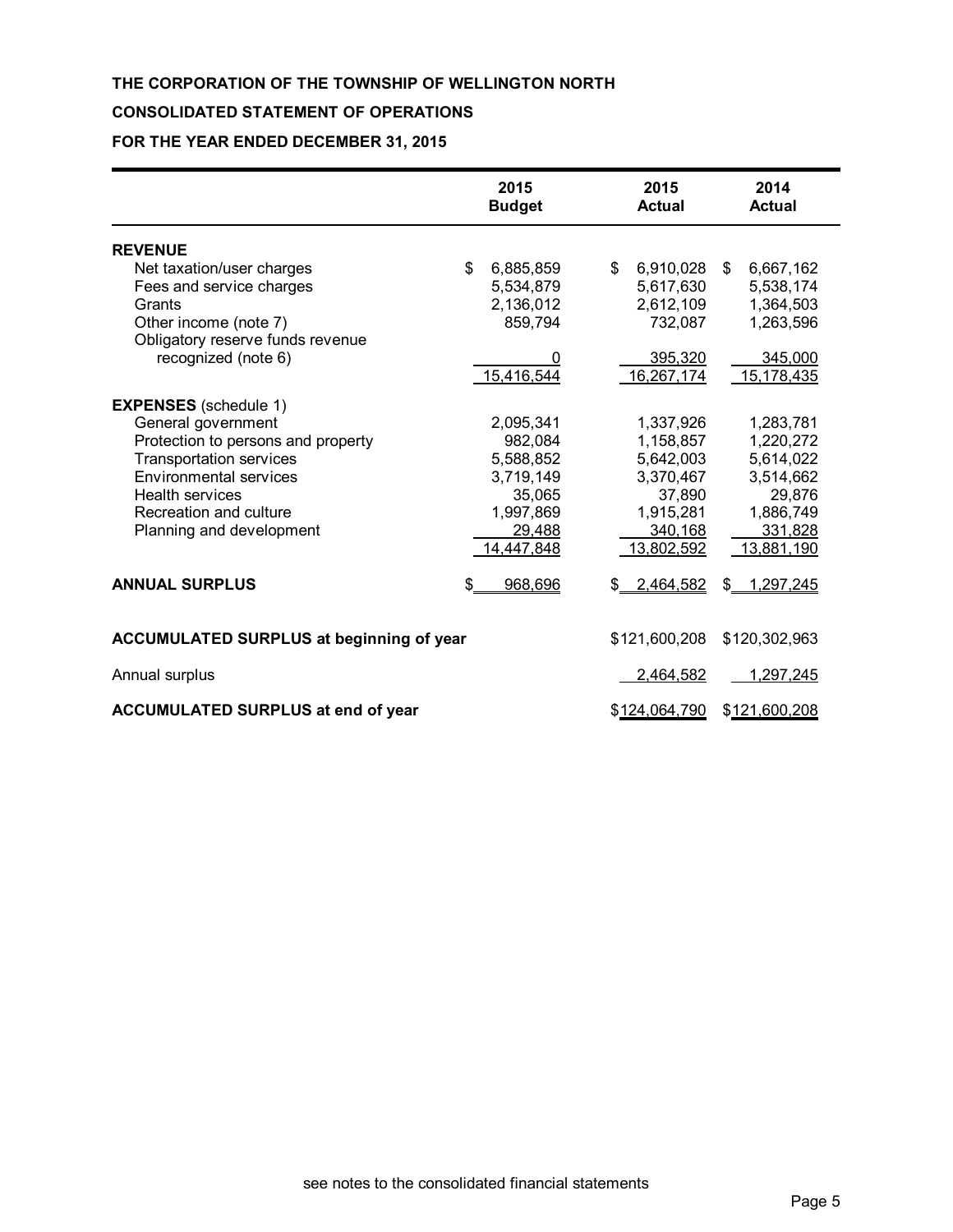# **THE CORPORATION OF THE TOWNSHIP OF WELLINGTON NORTH CONSOLIDATED STATEMENT OF CHANGE IN NET FINANCIAL ASSETS FOR THE YEAR ENDED DECEMBER 31, 2015**

|                                                                                                                                                                                        | 2015<br><b>Budget</b>                          | 2015<br>Actual                                          | 2014<br><b>Actual</b>                                     |
|----------------------------------------------------------------------------------------------------------------------------------------------------------------------------------------|------------------------------------------------|---------------------------------------------------------|-----------------------------------------------------------|
| <b>Annual surplus</b>                                                                                                                                                                  | 968,696<br>\$                                  | 2,464,582 \$                                            | 1,297,245                                                 |
| Acquisition of tangible capital assets<br>Amortization of tangible capital assets<br>Loss on disposal of tangible capital assets<br>Proceeds on disposal of tangible capital<br>assets | (4, 548, 710)<br>4,643,508<br>0<br>0<br>94,798 | (4,548,710)<br>4,482,036<br>438,137<br>3,221<br>374,684 | (1,789,824)<br>4,643,508<br>86,971<br>53,556<br>2,994,211 |
| Change in prepaid expenses and inventory                                                                                                                                               | 0                                              | <u>19,383</u>                                           | (40, 874)                                                 |
| <b>INCREASE IN NET FINANCIAL ASSETS</b>                                                                                                                                                | 1,063,494<br>S                                 | 2,858,649                                               | 4,250,582                                                 |
| NET FINANCIAL ASSETS at beginning of year                                                                                                                                              |                                                | 11,286,237                                              | 7.035.655                                                 |
| NET FINANCIAL ASSETS at end of year                                                                                                                                                    |                                                | 14,144,886 \$                                           | 11,286,237                                                |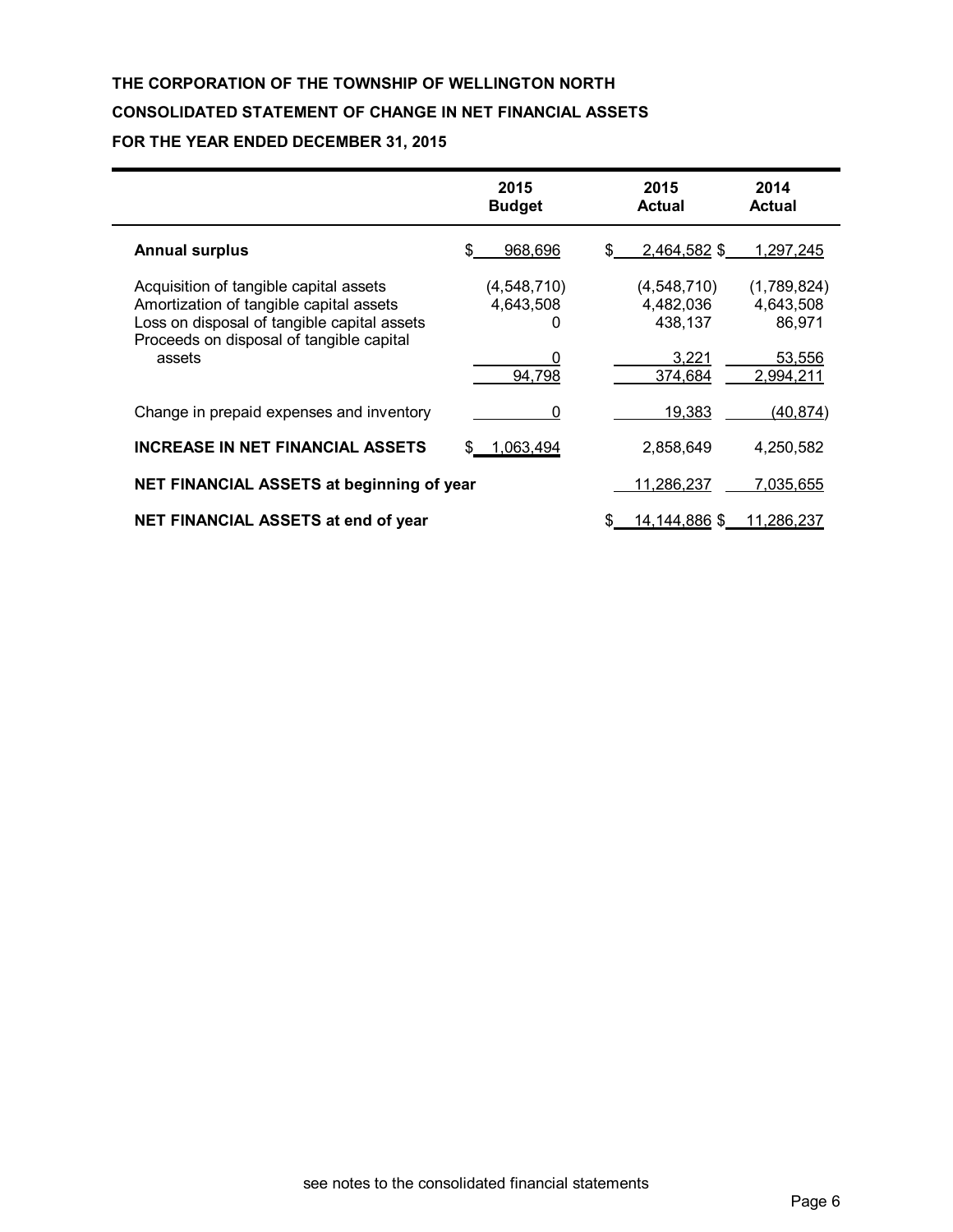# **CONSOLIDATED STATEMENT OF CASH FLOW**

|                                                                                                                                                                                      | 2015                                                             | 2014                                                                   |
|--------------------------------------------------------------------------------------------------------------------------------------------------------------------------------------|------------------------------------------------------------------|------------------------------------------------------------------------|
| CASH PROVIDED BY (USED IN) OPERATING ACTIVITIES<br>Annual surplus for the year<br>Items not requiring an outlay of cash<br>Amortization                                              | 2,464,582<br>\$<br>4,482,036                                     | \$ 1,297,245<br>4,643,508                                              |
| Loss on disposal of tangible capital assets<br>Share of income of Wellington North Power Inc.                                                                                        | 438,137<br>(236, 818)<br>4,683,355<br>7,147,937                  | 86,971<br>(191, 309)<br>4,539,170<br>5,836,415                         |
| Net changes in non-cash working capital<br>Taxes receivable<br>Accounts receivable<br>Accounts payable and accrued liabilities<br>Prepaid expenses and inventory<br>Deferred revenue | 171,199<br>(466, 280)<br>263,732<br>19,383<br>113,513<br>101,547 | (142, 371)<br>431,108<br>(166, 339)<br>(40, 873)<br>280,576<br>362,101 |
| CASH PROVIDED BY (USED IN) CAPITAL ACTIVITIES<br>Acquisition of tangible capital assets<br>Proceeds on disposal of tangible capital assets                                           | 7,249,484<br>(4, 548, 710)<br>3,221<br>(4, 545, 489)             | 6,198,516<br>(1,789,824)<br>53,556<br>(1,736,268)                      |
| <b>CASH (USED IN) FINANCING ACTIVITIES</b><br>Repayment of long term debt                                                                                                            | (987, 107)                                                       | (1,072,550)                                                            |
| CASH PROVIDED BY (USED IN) INVESTING ACTIVITIES<br>Acquisition of investments<br>Decrease in long term receivables                                                                   | (82)<br>203,024<br>202,942                                       | (89)<br>394,743<br>394,654                                             |
| <b>NET INCREASE IN CASH</b>                                                                                                                                                          | 1,919,830                                                        | 3,784,352                                                              |
| CASH, beginning of year                                                                                                                                                              | 16,685,715                                                       | 12,901,363                                                             |
| CASH, end of year                                                                                                                                                                    | \$ 18,605,545                                                    | \$ 16,685,715                                                          |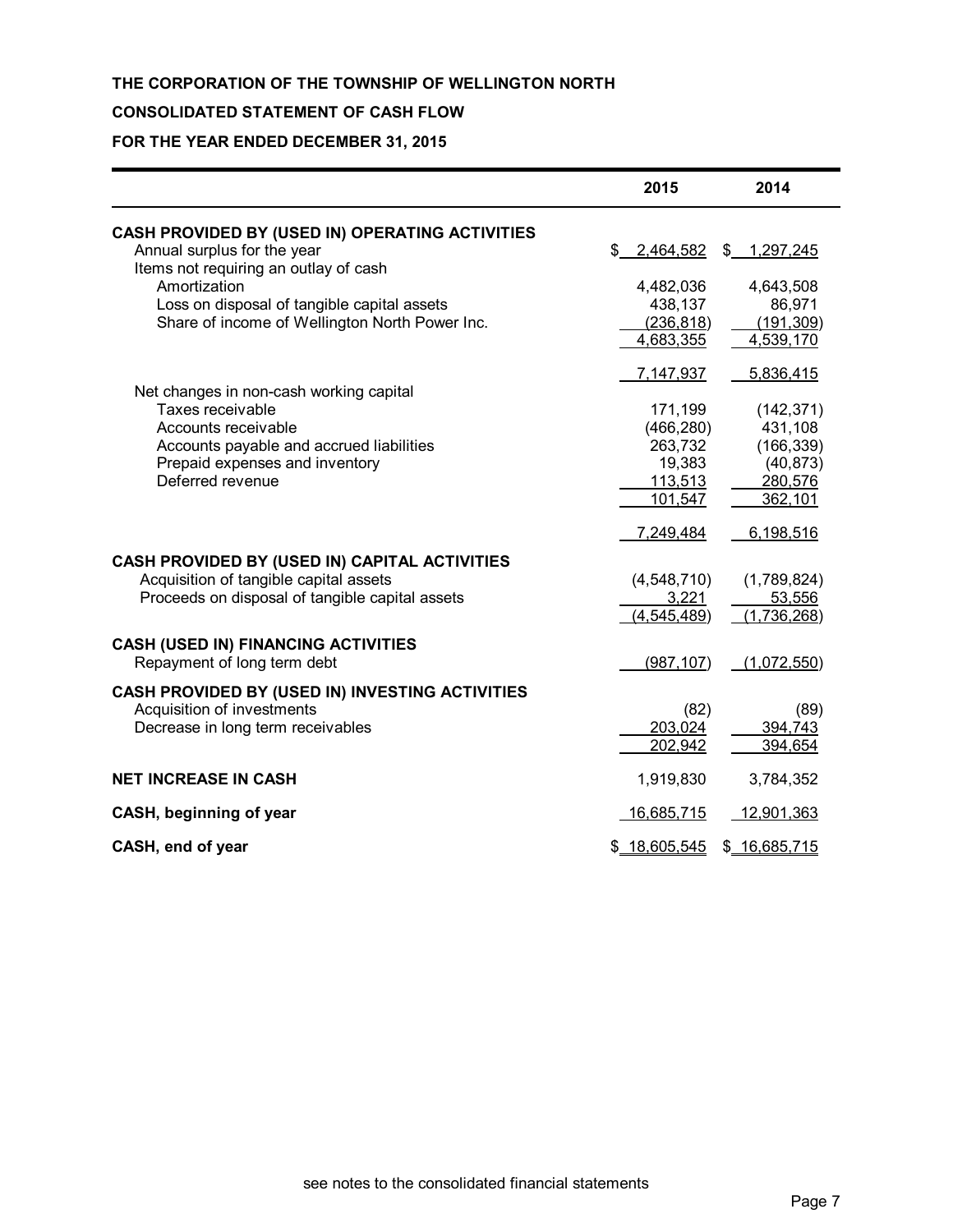# **THE CORPORATION OF THE TOWNSHIP OF WELLINGTON NORTH NOTES TO THE CONSOLIDATED FINANCIAL STATEMENTS**

**FOR THE YEAR ENDED DECEMBER 31, 2015**

# **1. SUMMARY OF SIGNIFICANT ACCOUNTING POLICIES**

The consolidated financial statements of The Corporation of the Township of Wellington North are the representation of management prepared in accordance with Canadian public sector accounting standards (PSAS) as established by the Public Sector Accounting Board (PSAB) of CPA Canada. Significant accounting policies adopted by The Corporation of the Township of Wellington North are as follows:

- (a) BASIS OF CONSOLIDATION
	- (i) These consolidated statements reflect the assets, liabilities, revenues and expenses of the current fund, capital fund, reserves and reserve funds of all municipal organizations, committees and boards which are controlled by Council. All interfund assets and liabilities and revenues and expenses have been eliminated on consolidation. The following board has been reflected in the consolidated financial statements:

Mount Forest Business Improvement Area 100%

Government business enterprises and partnerships are separate legal entities which do not rely on the municipality for funding. Investments in government business enterprises are accounted for using the modified equity method. The following government business enterprise is reflected in the consolidated financial statements:

Wellington North Power Inc 96.71%

(ii) Accounting for County and School Board Transactions:

The taxation, other revenues, expenditures, assets and liabilities with respect to the operations of the school boards and the County of Wellington are not reflected in the municipal fund balances of these financial statements. Overlevies (underlevies) are reported on the Consolidated Statement of Financial Position as Other Current Liabilities (Other Current Assets).

- (iii) Trust funds and their related operations administered by the municipality are not consolidated, but are reported separately on the Trust Funds Statement of Financial Position and Continuity.
- (b) BASIS OF ACCOUNTING
	- (i) Sources of financing and expenditures are reported on the accrual basis of accounting.
	- (ii) The accrual basis of accounting recognizes revenues as they become available and measurable. Expenditures are recognized as they are incurred and measurable as a result of receipt of goods or services and the creation of a legal obligation to pay.
- (c) USE OF ESTIMATES

The preparation of financial statements in accordance with PSAS requires management to make estimates and assumptions that affect the reported amounts of assets and liabilities at the date of the financial statements, and the reported amounts of revenues and expenses during the reporting period. Significant areas requiring management's estimates include amortization and accrued liabilities. By their nature, these estimates are subject to measurement uncertainty and actual results could differ from management's best estimates as additional information becomes available in the future.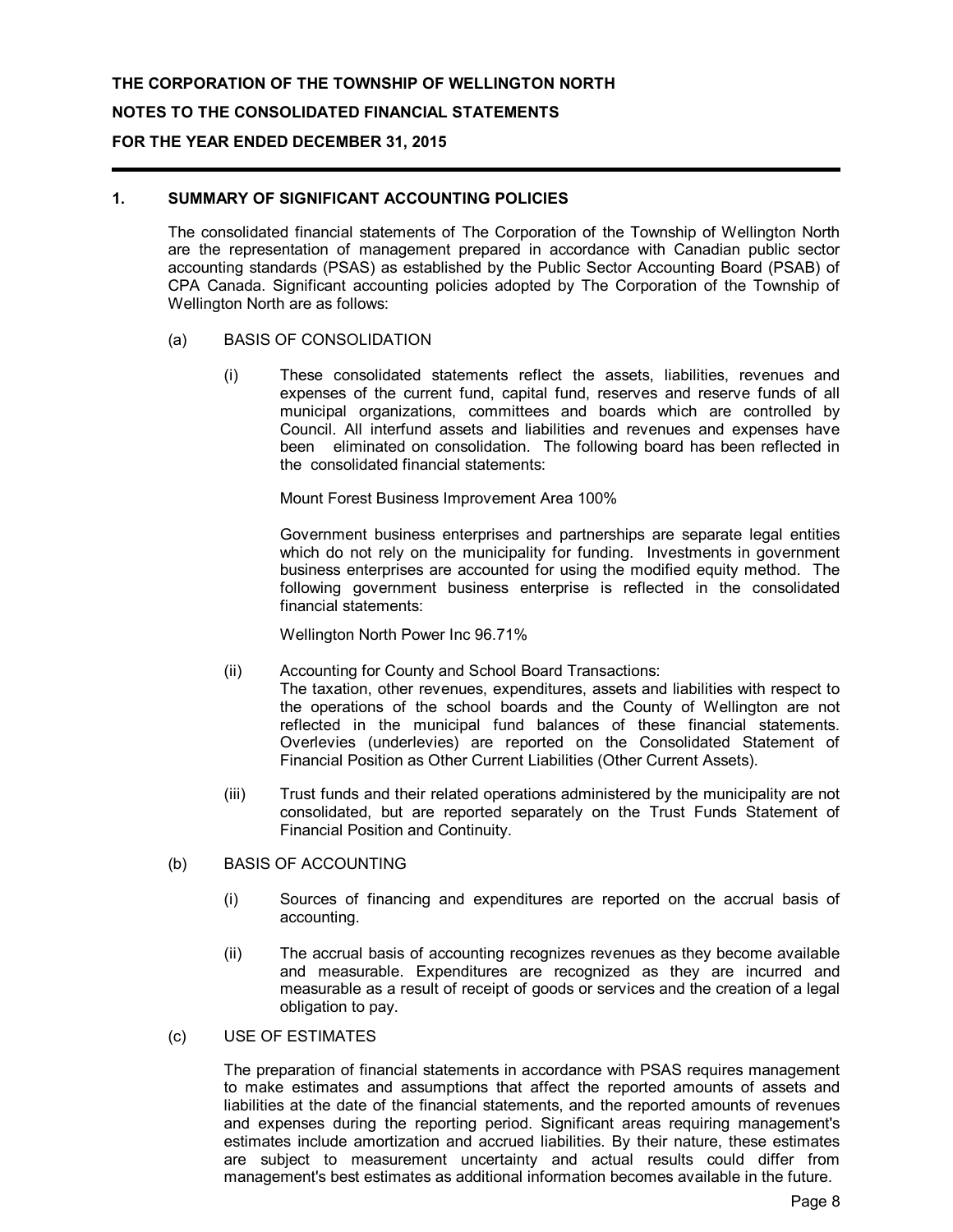### **1. SUMMARY OF SIGNIFICANT ACCOUNTING POLICIES** (continued)

#### (d) INVESTMENTS

Investments held by the municipality are recorded at cost.

#### (e) LONG TERM RECEIVABLES

Long term receivables are recorded at cost.

#### (f) DEFERRED REVENUE

The revenue is reported on the Consolidated Statement of Operations in the year in which it is used for the specified purpose, and any unspent revenue is deferred to the following year.

#### (g) NON-FINANCIAL ASSETS

Non-financial assets are not available to discharge existing liabilities and are held for use in the provision of services. They have useful lives extending beyond the current year and are not intended for sale in the ordinary course of operations. The change in nonfinancial assets during the year, together with the excess of revenues over expenses, provides the Change in Net Financial Assets for the year.

#### (i) Tangible capital assets

Tangible capital assets are recorded at cost which includes all amounts that are directly attributed to acquisition, construction, development or betterment of the asset. The cost, less residual value, of the tangible capital asset is amortized on a straight-line basis over its estimated useful life as follows:

| Land improvements           | 30 to 75 years |
|-----------------------------|----------------|
| <b>Buildings</b>            | 20 to 50 years |
| Machinery and equipment     | 5 to 50 years  |
| Vehicles                    | 10 to 20 years |
| Roads                       | 30 years       |
| <b>Bridges and culverts</b> | 50 years       |
| Water and sewer systems     | 70 years       |

Assets under construction are not amortized until the asset is available for productive use.

- (ii) Contributions of tangible capital assets Tangible capital assets received as contributions are recorded at their fair value at the date of receipt and also are recorded as revenue at the same time.
- (iii) Leases

Leases are classified as capital or operating leases. Leases which transfer substantially all of the benefits and risks incidental to ownership of property are accounted for as capital leases. All other leases are accounted for as operating leases and the related lease payments are charged to expenses as incurred.

#### (iv) Inventories

Inventories held for consumption are recorded at the lower of cost and replacement cost.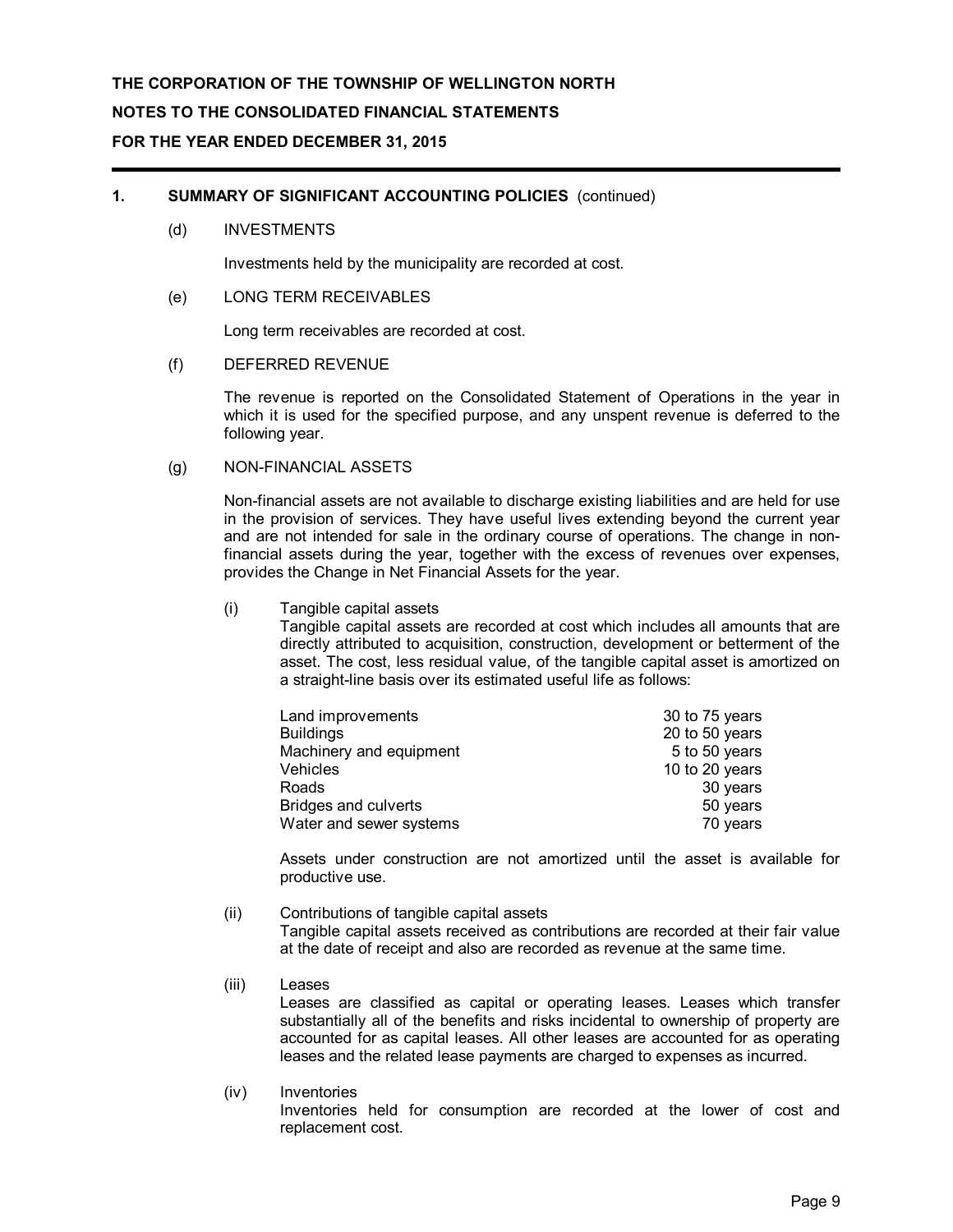#### **1. SUMMARY OF SIGNIFICANT ACCOUNTING POLICIES** (continued)

#### (h) REVENUE RECOGNITION

Revenues are recognized as follows:

- (i) Tax revenue is recognized as revenue when the amounts are levied on the municipality's ratepayers.
- (ii) Fines and donations are recognized when collected.
- (iii) Other revenues are recorded upon sale of goods or provision of service when collection is reasonably assured.
- (iv) Government transfers are recognized in the financial statements as revenues in the period in which events giving rise to the transfer occur providing the transfers are authorized, and eligibility criteria have been met and reasonable estimates of the amounts can be made.
- (v) Revenue restricted by legislation, regulation or agreement and not available for general municipal purposes is reported as deferred revenue on the consolidated statement of financial position. The revenue is reported on the consolidated statement of operations in the year in which it is used for a specific purpose. Reserve fund transfers are recognized as revenue in the year they are used.

#### (i) POST-EMPLOYMENT BENEFITS

The contributions to the Ontario Municipal Employees Retirement System ("OMERS"), a multi-employer defined benefit plan, are expensed when contributions are due.

# **2. CASH**

The Township of Wellington North has an undrawn credit facility of \$3,678,000 for operating purposes.

The municipality's deposits are held with a Canadian Chartered Bank. The Canadian Deposit Insurance Corporation insures deposits up to a maximum of \$100,000 per depositor.

#### **3. LONG TERM RECEIVABLES**

|                                                                                                                                                           | 2015         |   | 2014    |
|-----------------------------------------------------------------------------------------------------------------------------------------------------------|--------------|---|---------|
| Sewer loans, 6%, various repayment amounts,<br>due in 2016 - 2018                                                                                         | \$<br>20.538 | S | 18,778  |
| Township of Southgate for the Mount Forest<br>and Area Sports Complex, repayable in<br>annual principal payments of \$100,925, 0%,<br>due January 1, 2016 | 100,925      |   | 201,850 |
| Pledge amounts in relation to King Street<br>Playground, 0%, payable in annual principal<br>payments of \$5,000, due 2018                                 | 15,000       |   | 0       |
| Tile drainage loans, 8% or 6%, various<br>repayments, due 2016 - 2022                                                                                     | 386,412      |   | 505,271 |
|                                                                                                                                                           | 522,875      |   | 725.899 |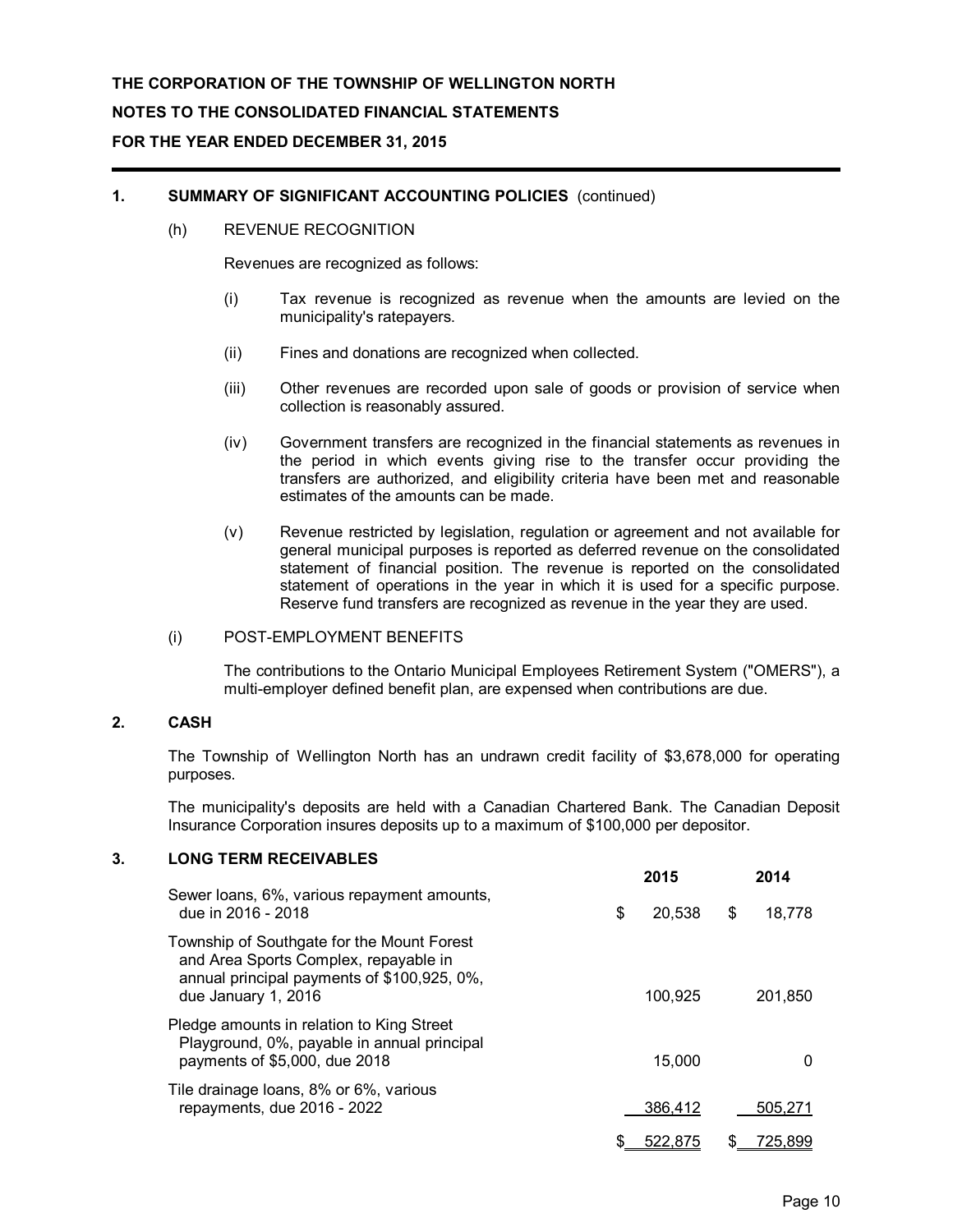# **THE CORPORATION OF THE TOWNSHIP OF WELLINGTON NORTH NOTES TO THE CONSOLIDATED FINANCIAL STATEMENTS FOR THE YEAR ENDED DECEMBER 31, 2015**

### **4. INVESTMENT IN WELLINGTON NORTH POWER INC.**

Wellington North Power Inc. is a corporation incorporated under the laws of the Province of Ontario and provides municipal electrical services. The Corporation of the Township of Wellington North owns 96.71% of the outstanding shares of Wellington North Power Inc.

The following summarizes the financial position and operations of the government business enterprise which has been reported in these financial statements using the modified equity method:

|                                                                             | 2015                   | 2014                   |
|-----------------------------------------------------------------------------|------------------------|------------------------|
| Investment in common shares<br>Note receivable on demand, interest at 4.41% | \$1.585.016<br>985.016 | \$1,585,016<br>985.016 |
| Share of accumulated net income                                             | 1.529.992              | 1.293.174              |
|                                                                             | \$4.100.024            | \$3,863,206            |

During 2015, the Corporation of the Township of Wellington North received interest of \$43,439 (2014 - \$43,439) from Wellington North Power Inc.

The following is selected financial information from the December 31, 2015 audited financial statements of Wellington North Power Inc.

During the year, Wellington North Power Inc. began preparing their financial statements in accordance with International Financial Reporting Standards. As such, the prior year numbers reported here have changed from the statements issued in the prior year.

|                                              | 2015                                    | 2014                                    |
|----------------------------------------------|-----------------------------------------|-----------------------------------------|
| Assets                                       | \$12,134,152                            | \$11,185,018                            |
| Liabilities<br>Equity<br>Regulatory balances | 7,852,340<br>\$<br>3,313,485<br>968,327 | 7,569,972<br>\$<br>3,092,163<br>546,435 |
|                                              | \$12,134,152                            | \$11,208,570                            |
| Revenues<br><b>Expenses</b>                  | \$15,679,033<br>15,434,159              | \$14,591,323<br>14,400,161              |
| Net income for the year                      | \$<br>244,874                           | \$<br>191,162                           |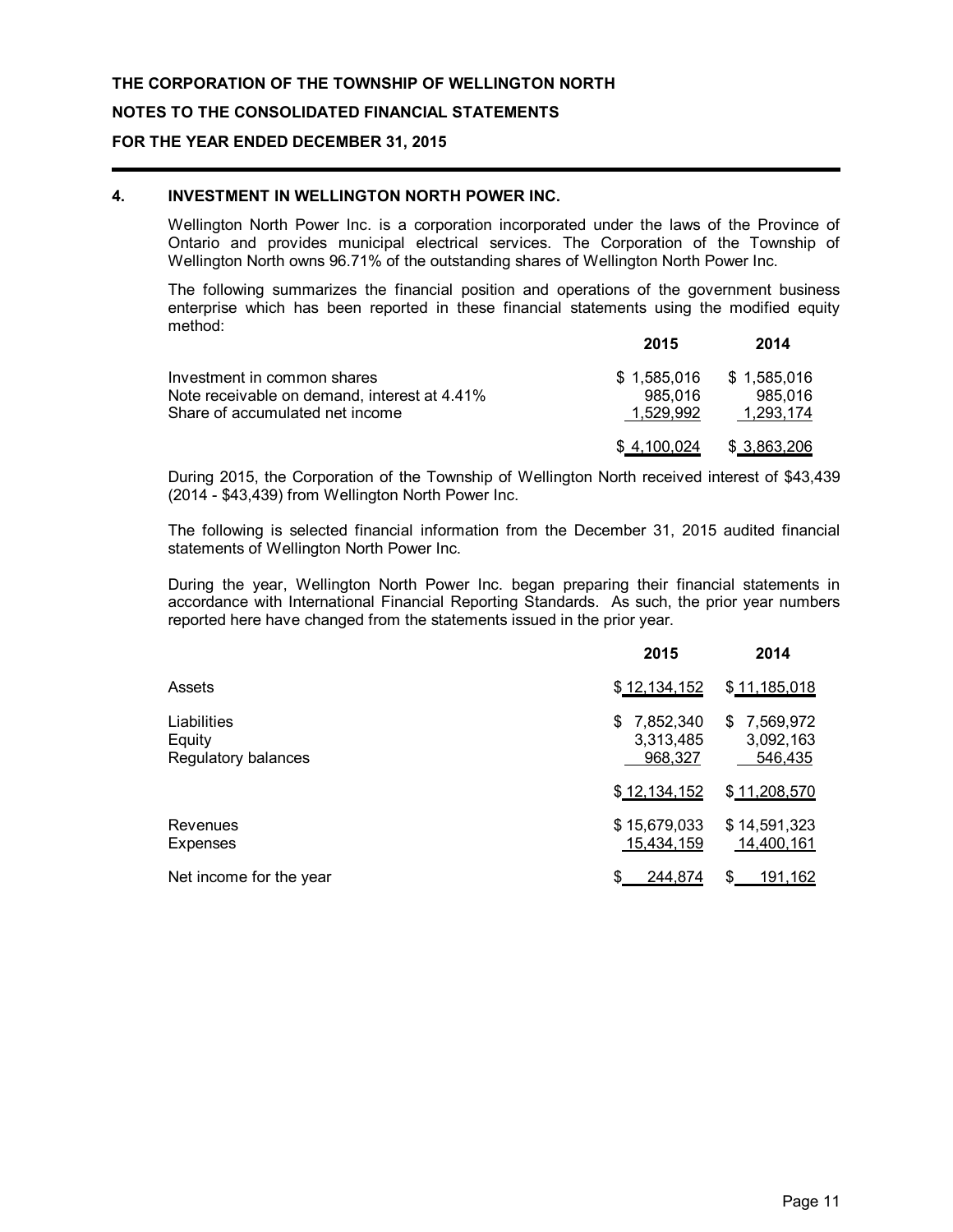# **NOTES TO THE CONSOLIDATED FINANCIAL STATEMENTS**

#### **FOR THE YEAR ENDED DECEMBER 31, 2015**

#### **5. LONG TERM DEBT**

The balance of long term liabilities on the Consolidated Statement of Financial Position is made up of the following: **2015 2014**

|                                                                                                                                                                        |      | 2015          | 2014          |
|------------------------------------------------------------------------------------------------------------------------------------------------------------------------|------|---------------|---------------|
| Tile drainage loans payable, 8% or 6%, due from 2016 -<br>2022                                                                                                         |      | \$<br>386,412 | \$<br>505,271 |
| Debenture payable, 5.84%, payable \$128,114 semi-<br>annually, principal and interest, due August 2024<br>Debenture payable, 4.858%, payable \$191,153 semi-           |      | 1,773,995     | 1,920,188     |
| annually, principal and interest, due December 2017<br>Debenture payable, 3.85% increasing to 5%, principal                                                            |      | 720,345       | 1,055,400     |
| repayments annually at declining rate, due July 2018<br>Debenture payable, 1.65% increasing to 4.90%, principal<br>repayments annually at declining rate, due February |      | 1,216,000     | 1,340,000     |
| 2019                                                                                                                                                                   |      | 1,338,000     | 1,457,000     |
| Debenture payable, 1.60% increasing to 4.85%, principal<br>repayments annually at declining rate, due June 2020                                                        |      | 1,829,000     | 1,973,000     |
|                                                                                                                                                                        |      | \$7,263,752   | \$8,250,859   |
| Principal repayments, in aggregate, are due as follows:                                                                                                                |      |               |               |
|                                                                                                                                                                        | 2016 | \$1,000,528   |               |

| 2016       | \$1.000.528 |
|------------|-------------|
| 2017       | 1,044,840   |
| 2018       | 1,478,199   |
| 2019       | 1,349,636   |
| 2020       | 1,419,368   |
| Thereafter | 971.181     |
|            |             |

# \$ 7,263,752

# **6. DEFERRED REVENUE**

|                                           | <b>DEC 31/14</b> |    | <b>CONTRI-</b><br><b>BUTIONS</b><br><b>RECEIVED</b> |      | <b>INVEST-</b><br><b>MENT</b><br><b>INCOME</b> |   | <b>REVENUE</b><br><b>RECOGNIZED</b> | <b>DEC 31/15</b> |
|-------------------------------------------|------------------|----|-----------------------------------------------------|------|------------------------------------------------|---|-------------------------------------|------------------|
| <b>OBLIGATORY RESERVE</b><br><b>FUNDS</b> |                  |    |                                                     |      |                                                |   |                                     |                  |
| Development charges \$ 2,086,601          |                  | S  | 404,873                                             | - \$ | 21.925                                         | S | (233,800) \$ 2,279,599              |                  |
| Recreational land                         | 77,101           |    | 12.000                                              |      | 784                                            |   | 0                                   | 89.885           |
| Gas tax                                   | 307.977          |    | 332,321                                             |      | 4.213                                          |   | <u>(161,520)</u>                    | 482.991          |
|                                           | 2.471.679        |    | 749,194                                             |      | 26,922                                         |   | (395, 320)                          | 2,852,475        |
| <b>OTHER</b><br>Municipal roads and       |                  |    |                                                     |      |                                                |   |                                     |                  |
| bridges                                   | 339,969          |    | 72.386                                              |      | 0                                              |   | (339,669)                           | <u>72,686</u>    |
|                                           | \$2,811,648      | \$ | 821.580                                             | \$   | 26,922                                         | S | (734.989)                           | \$2.925.161      |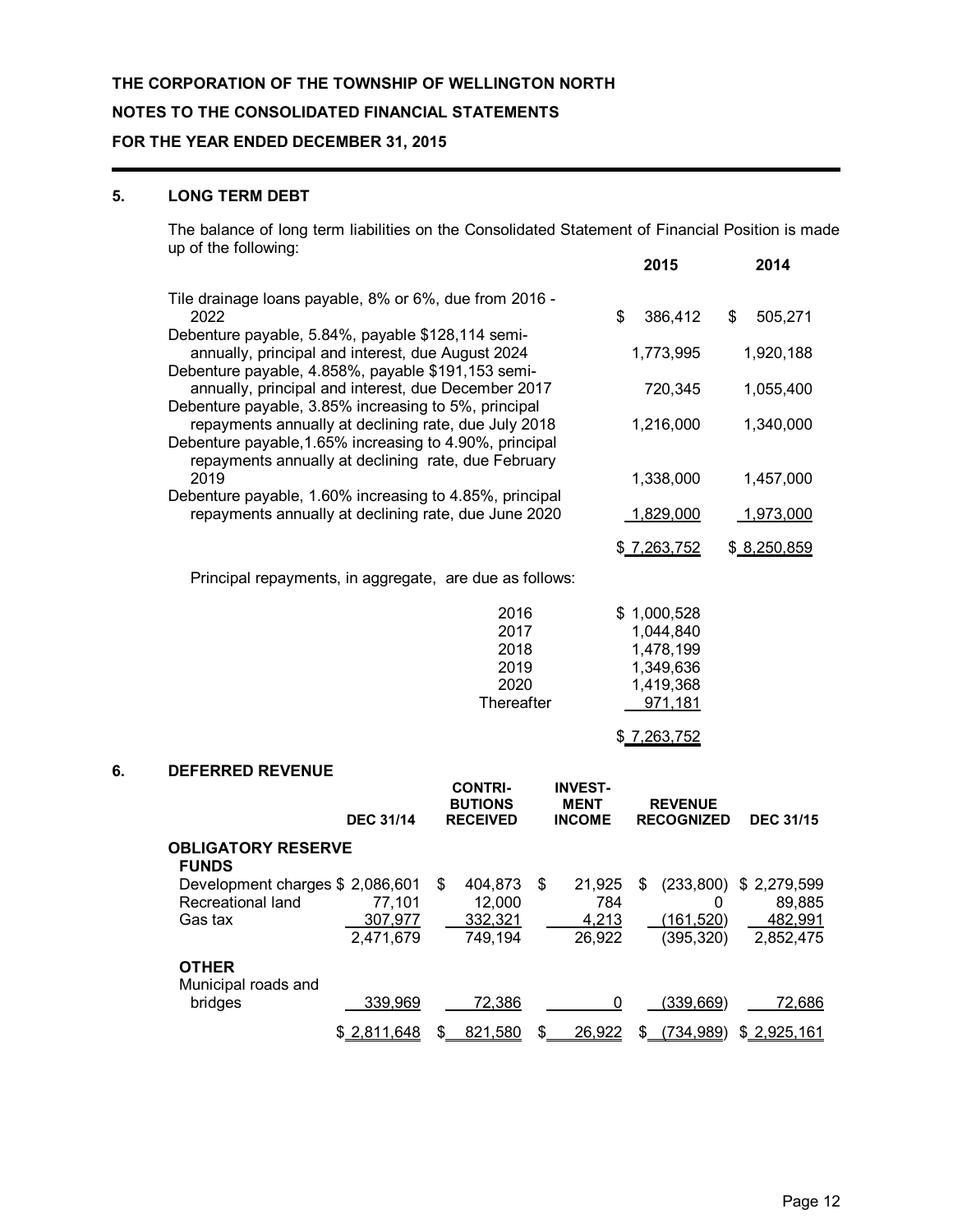#### **NOTES TO THE CONSOLIDATED FINANCIAL STATEMENTS**

**FOR THE YEAR ENDED DECEMBER 31, 2015**

#### **7. OTHER INCOME**

|                                                     |   | 2015               |   | 2014               |
|-----------------------------------------------------|---|--------------------|---|--------------------|
| Penalties and interest on taxation<br>Miscellaneous | S | 210,826<br>112,709 | S | 213,664<br>198,346 |
| Other fines and penalties                           |   | 667                |   | 2,005              |
| Investment income                                   |   | 265,814            |   | 241,908            |
| Rents, concessions and franchises<br>Donations      |   | 343,370<br>20      |   | 344,125<br>26,266  |
| Loss on disposal of land and other assets           |   | (438, 137)         |   | (86, 971)          |
| Prepaid special charges                             |   |                    |   | 132,944            |
| Government business enterprise                      |   | 236,818            |   | 191,309            |
|                                                     |   | 732.087            |   | \$1,263,596        |

#### **8. PENSION AGREEMENTS**

The municipality makes contributions to the Ontario Municipal Employees Retirement Fund (OMERS), which is a multi-employer plan, on behalf of 39 (2014 - 40) members of its staff. This plan is a defined benefit plan which specifies the amount of the retirement entitlement to be received by the employees based on the length of service and rates of pay. Employees and employers contribute jointly to the plan. The employer amount contributed to OMERS for 2015 by the municipality was \$216,500 (2014 - \$198,076). The contribution rate for 2015 was 9.0% to 14.6% depending on age and income level, which is consistent with the previous year. OMERS is a multi-employer plan, therefore any pension plan surpluses or deficits are a joint responsibility of Ontario municipal organizations and their employees. As a result, the municipality does not recognize any share of the OMERS pension surplus or deficit. The last available report for the OMERS plan was December 31, 2015. At that time, the plan reported a \$7.0 billion actuarial deficit (2014 - \$7.1 billion actuarial deficit), based on accrued pension obligations of \$81.9 billion (2014 - \$76.9 billion) and net assets available for benefits of \$77.2 billion (2014 - \$72.1 billion).

#### **9. OPERATIONS OF THE SCHOOL BOARDS AND THE COUNTY OF WELLINGTON**

During the year, the following taxation revenue was raised and remitted to the school boards and County of Wellington:

|                                       | 2015      | 2014                                   |
|---------------------------------------|-----------|----------------------------------------|
| School Boards<br>County of Wellington | 8.091.936 | $$3,436,179$ $$3,386,606$<br>7,807,311 |
|                                       |           | $$11,528,115$ $$11,193,917$            |

# **10. TRUST FUNDS**

The trust funds administered by the municipality amounting to \$333,015 (2014 - \$323,683) have not been included in the statement of financial position, nor have the operations been included in the statement of financial operations.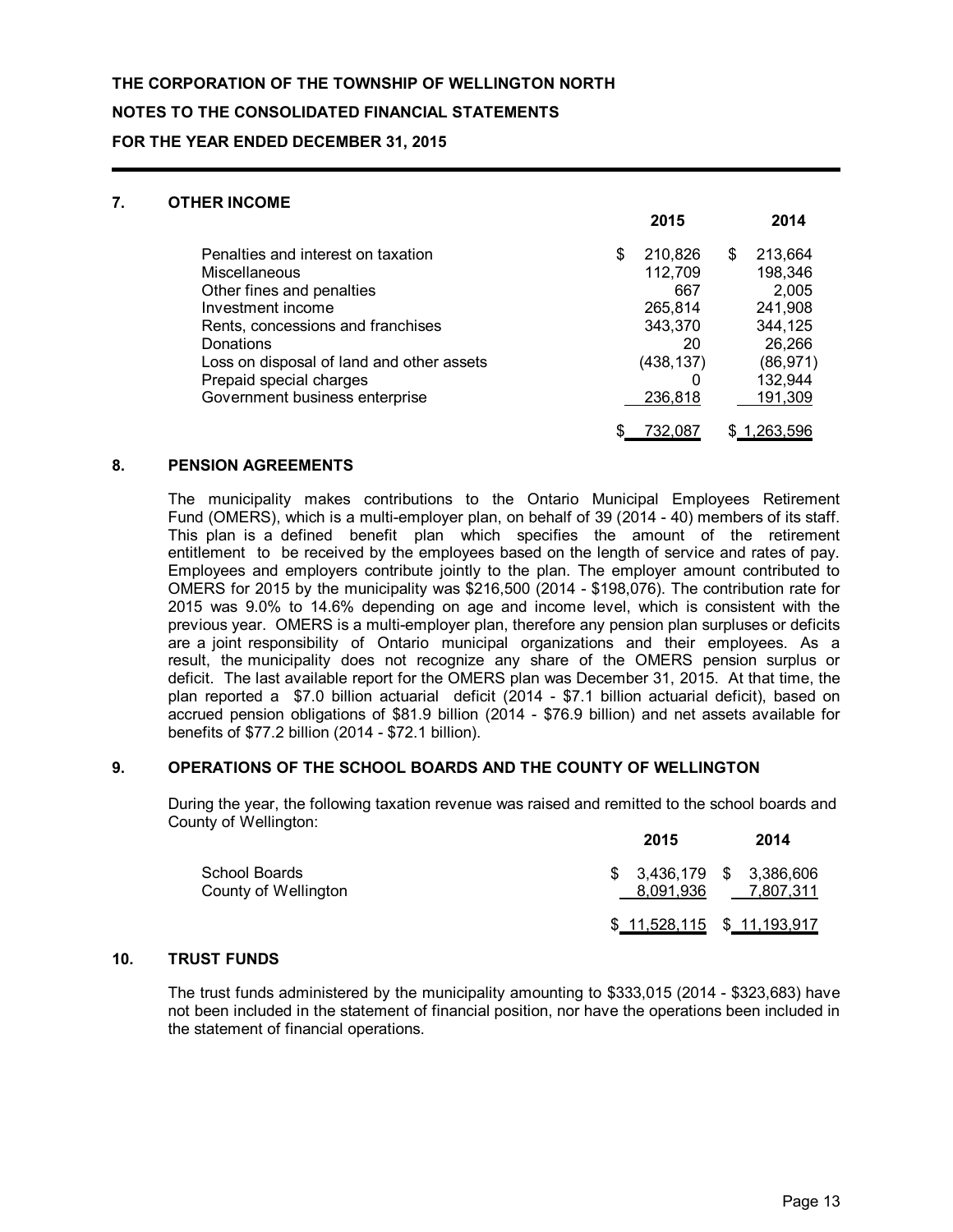#### **NOTES TO THE CONSOLIDATED FINANCIAL STATEMENTS**

#### **FOR THE YEAR ENDED DECEMBER 31, 2015**

#### **11. SEGMENTED INFORMATION**

The Corporation of the Township of Wellington North is a diversified municipal government institution that provides a wide range of services to its residents such as police, fire, sewer, water, waste collection, disposal and recycling, recreational, library and planning. Distinguishable functional segments have been separately disclosed in the segmented information. The nature of the segments and the activities they encompass are as follows:

#### General Government

This item relates to the revenues and expenses that relate to the governance and operations of the municipality itself and cannot be directly attributed to a specific segment.

#### Protection to Persons and Property

Protection is comprised of police services, fire protection, conservation authority, emergency measures, animal control and building and structural inspection. The police services ensure the safety and protection of the residents and their property. The fire department is responsible to provide fire suppression service, fire prevention programs, training and education. The members of the fire department consist of volunteers. The building department provides a number of services including maintenance and enforcement of building and construction codes and review of all property development plans through its application process.

#### Transportation

Transportation is responsible for construction and maintenance of the municipality's roadways, bridges, parking areas and streetlights.

#### Environmental Services

This service provides the municipality's drinking water. They process and clean sewage and ensure the municipality's water systems meet all Provincial standards.

#### Health

Health services includes contributions to the operations of local cemeteries.

#### Recreation and Cultural Services

This service area provides services meant to improve the health and development of the municipality's residents. The municipality operates and maintains parks, arenas, a swimming pool and community centres. The municipality also provides recreational programs.

#### Planning and Development

This department is responsible for planning and zoning, including the Official Plan. This service area also includes tourist information and promotion, economic development, business improvement area and drainage.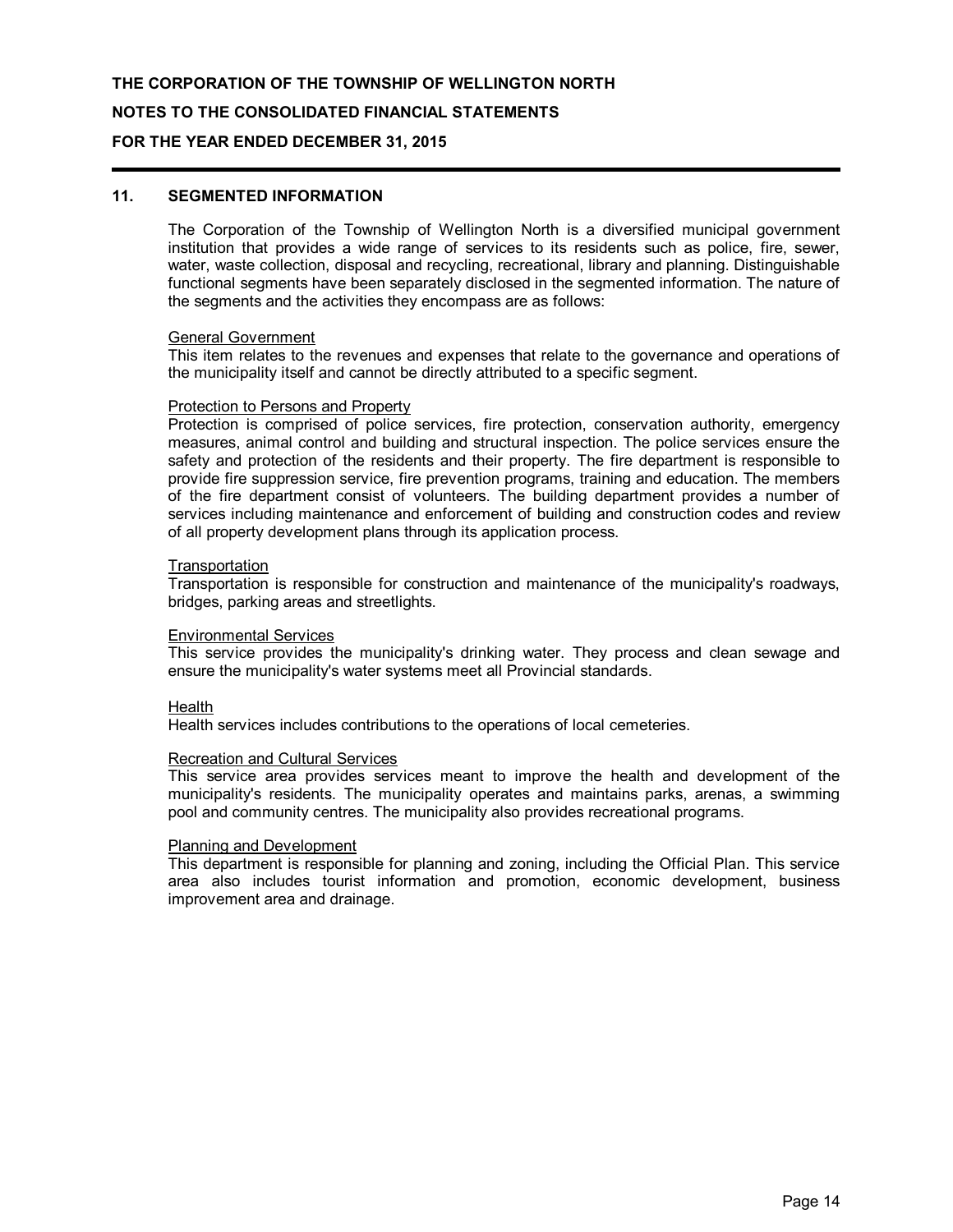### **SCHEDULE OF SEGMENTED DISCLOSURE** *Schedule 1*

|                       | General<br>Government | <b>Protection</b><br><b>Services</b> | Transportation<br><b>Services</b> |          |   | Environmental<br><b>Services</b> |    | Health<br><b>Services</b> |    | <b>Recreation and</b><br><b>Cultural Services</b> |    | <b>Planning and</b><br><b>Development</b> | 2015         | 2014         |
|-----------------------|-----------------------|--------------------------------------|-----------------------------------|----------|---|----------------------------------|----|---------------------------|----|---------------------------------------------------|----|-------------------------------------------|--------------|--------------|
| <b>EXPENSES</b>       |                       |                                      |                                   |          |   |                                  |    |                           |    |                                                   |    |                                           |              |              |
| Salaries and benefits | \$<br>829.142         | \$<br>424.818                        | \$1                               | .243.176 | S | 563.050                          | S. | 18.997                    | -S | 698.483                                           | £. | 124.236                                   | \$ 3.901.902 | \$3,806,147  |
| <b>Materials</b>      | 341.994               | 598.084                              |                                   | .557.325 |   | 1.128.391                        |    | 15.870                    |    | 695.564                                           |    | 158.887                                   | 4.496.115    | 4.481.930    |
| Contracted services   | 0                     | 0                                    |                                   |          |   | 401.000                          |    | 0                         |    | 0                                                 |    | 26,732                                    | 427,732      | 438,918      |
| Rents and financial   |                       |                                      |                                   |          |   |                                  |    |                           |    |                                                   |    |                                           |              |              |
| expenses              | 84,684                | 0                                    |                                   |          |   | 0                                |    | 0                         |    | 0                                                 |    | 0                                         | 84,684       | 32,922       |
| Interest on long term |                       |                                      |                                   |          |   |                                  |    |                           |    |                                                   |    |                                           |              |              |
| debt                  | $\Omega$              | 0                                    |                                   | 13.648   |   | 166.136                          |    | 0                         |    | 179.349                                           |    | 30.313                                    | 389,446      | 468.625      |
| Amortization          | 61.429                | 135.955                              | 2.827.854                         |          |   | 1.111.890                        |    | 3.023                     |    | 341.885                                           |    |                                           | 4.482.036    | 4,643,508    |
| Other                 | 20,677                |                                      |                                   |          |   |                                  |    |                           |    |                                                   |    |                                           | 20,677       | 9,140        |
|                       | \$1,337,926           | \$1,158,857                          | \$5,642,003                       |          |   | \$3,370,467                      | \$ | 37,890                    |    | \$1,915,281                                       |    | 340,168                                   | \$13,802,592 | \$13,881,190 |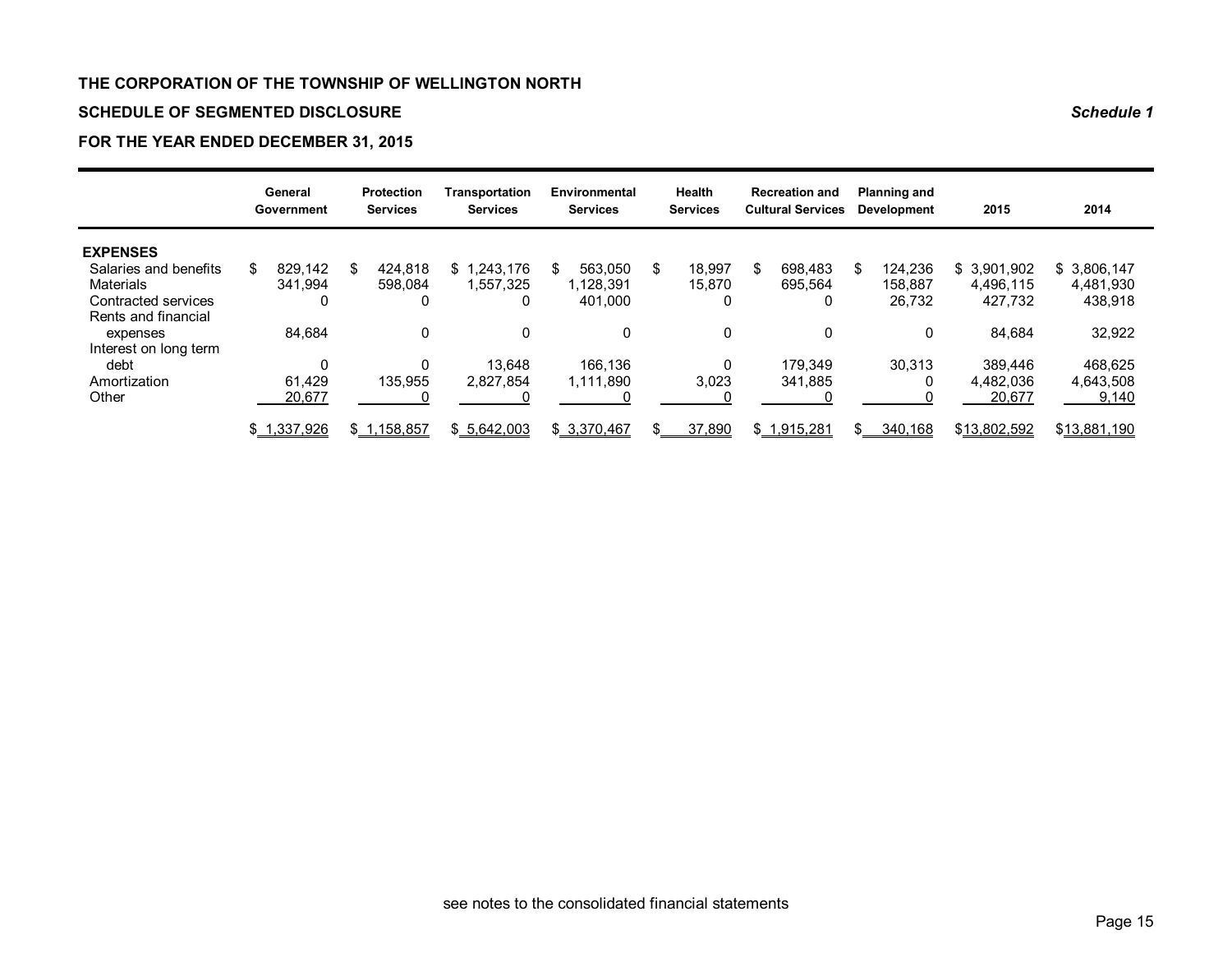### **CONSOLIDATED SCHEDULE OF TANGIBLE CAPITAL ASSETS** *Schedule* **2**

#### **FOR THE YEAR ENDED DECEMBER 31, 2015**

|                                   |    | Land      |   | <b>Buildings</b> |   | <b>Machinery</b><br>and Equipment |   | <b>Vehicles</b> |   | Roads       |   | <b>Bridges</b><br>and Culverts |    | Water works/<br><b>Sanitary sewer</b> | 2015              |    | 2014        |
|-----------------------------------|----|-----------|---|------------------|---|-----------------------------------|---|-----------------|---|-------------|---|--------------------------------|----|---------------------------------------|-------------------|----|-------------|
| <b>COST</b>                       |    |           |   |                  |   |                                   |   |                 |   |             |   |                                |    |                                       |                   |    |             |
| Balance, beginning of year        | S. | 5,097,086 | Ъ | 18,432,998       | S | 32,230,455                        | S | 6.851.679       | S | 129,619,438 | S | 4,933,854                      | S. | 27.563.780                            | \$<br>224,729,290 | S  | 223,524,772 |
| Additions during the year         |    |           |   | 61,618           |   | 108,762                           |   | 422,843         |   | 1.710.948   |   | 169,722                        |    | 2.074.817                             | 4,548,710         |    | 1,789,824   |
| Disposals during the year         |    | (54.323)  |   | (24, 045)        |   |                                   |   | (142,004)       |   | (296, 239)  |   | (49, 853)                      |    | (453,800)                             | (1,020,264)       |    | (585, 306)  |
| Balance, end of year              |    | 5,042,763 |   | 18,470,571       |   | 32,339,217                        |   | 7,132,518       |   | 131,034,147 |   | 5,053,723                      |    | 29,184,797                            | 228,257,736       |    | 224,729,290 |
| <b>ACCUMULATED AMORTIZATION</b>   |    |           |   |                  |   |                                   |   |                 |   |             |   |                                |    |                                       |                   |    |             |
| Balance, beginning of year        |    | 488.112   |   | 5,337,291        |   | 10.240.840                        |   | 3.590.904       |   | 84.733.266  |   | 2.697.080                      |    | 7.431.534                             | 114.519.027       |    | 110,320,299 |
| Amortization for the year         |    | 18,702    |   | 379,853          |   | 435,622                           |   | 346,465         |   | 2,408,200   |   | 80,856                         |    | 812,338                               | 4,482,036         |    | 4,643,508   |
| Accumulated amortization          |    |           |   |                  |   |                                   |   |                 |   |             |   |                                |    |                                       |                   |    |             |
| on disposals                      |    |           |   | (13, 218)        |   |                                   |   | (142,004)       |   | (160,167)   |   | (49, 853)                      |    | (213, 664)                            | (578,906)         |    | (444, 780)  |
| Balance, end of year              |    | 506,814   |   | 5,703,926        |   | 10,676,462                        |   | 3,795,365       |   | 86,981,299  |   | 2,728,083                      |    | 8,030,208                             | 118,422,157       |    | 114,519,027 |
| <b>NET BOOK VALUE OF TANGIBLE</b> |    |           |   |                  |   |                                   |   |                 |   |             |   |                                |    |                                       |                   |    |             |
| <b>CAPITAL ASSETS</b>             | S. | 4,535,949 |   | 12,766,645       |   | 21.662.755                        |   | 3,337,153       |   | 44,052,848  |   | 2.325.640                      |    | \$21,154,589                          | \$<br>109,835,579 | \$ | 110,210,263 |

The net book value of tangible capital assets not being amortized because they are under construction (or development or have been removed from service) is \$3,054,946 (2014 - \$87,354).

No contributed capital assets were recognized in the financial statements during the year.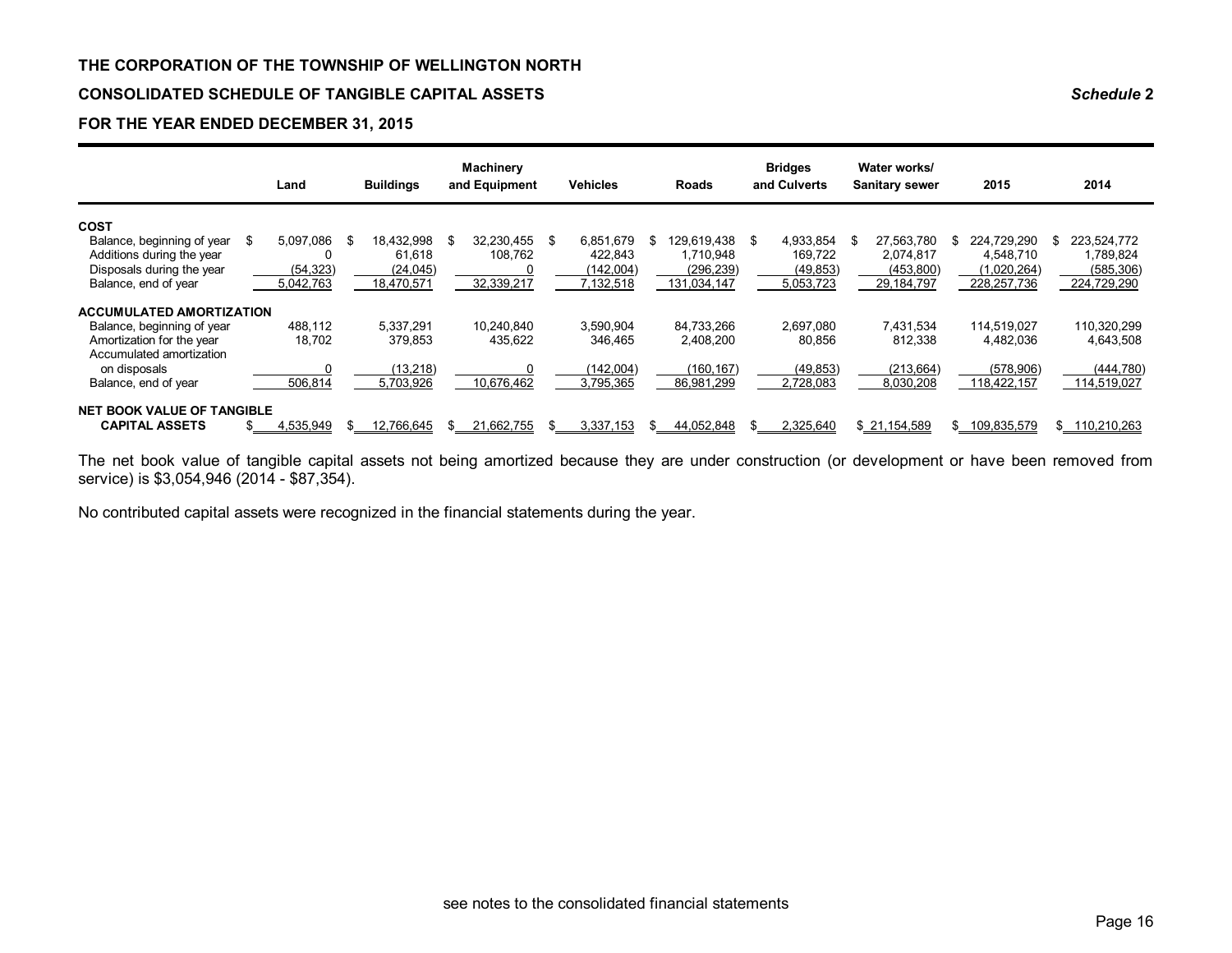# **SCHEDULE OF ACCUMULATED SURPLUS** *Schedule 3*

| 2015          | 2014                                                                                                  |
|---------------|-------------------------------------------------------------------------------------------------------|
|               |                                                                                                       |
|               |                                                                                                       |
|               | \$110,210,263                                                                                         |
| 772.328       | (116, 306)                                                                                            |
|               |                                                                                                       |
|               | (7,745,588)                                                                                           |
|               | 102,348,369                                                                                           |
|               | 249,524                                                                                               |
| 4,100,024     | 3,863,206                                                                                             |
| 52,470        | 61,034                                                                                                |
| (14, 339)     | (5, 477)                                                                                              |
|               | 13,073                                                                                                |
|               | (16, 712)                                                                                             |
|               | 106,513,017                                                                                           |
|               |                                                                                                       |
| 5,638,889     | 4,714,108                                                                                             |
|               |                                                                                                       |
| 599,392       | 1,454,912                                                                                             |
| 4,929,109     | 4,996,627                                                                                             |
| 3,938,145     | 3,921,544                                                                                             |
| 9,466,646     | 10,373,083                                                                                            |
| \$124,064,790 | \$121,600,208                                                                                         |
|               | \$109,835,579<br><u>(6,877,340)</u><br>103,730,567<br>1,100,592<br>11,309<br>(21, 368)<br>108,959,255 |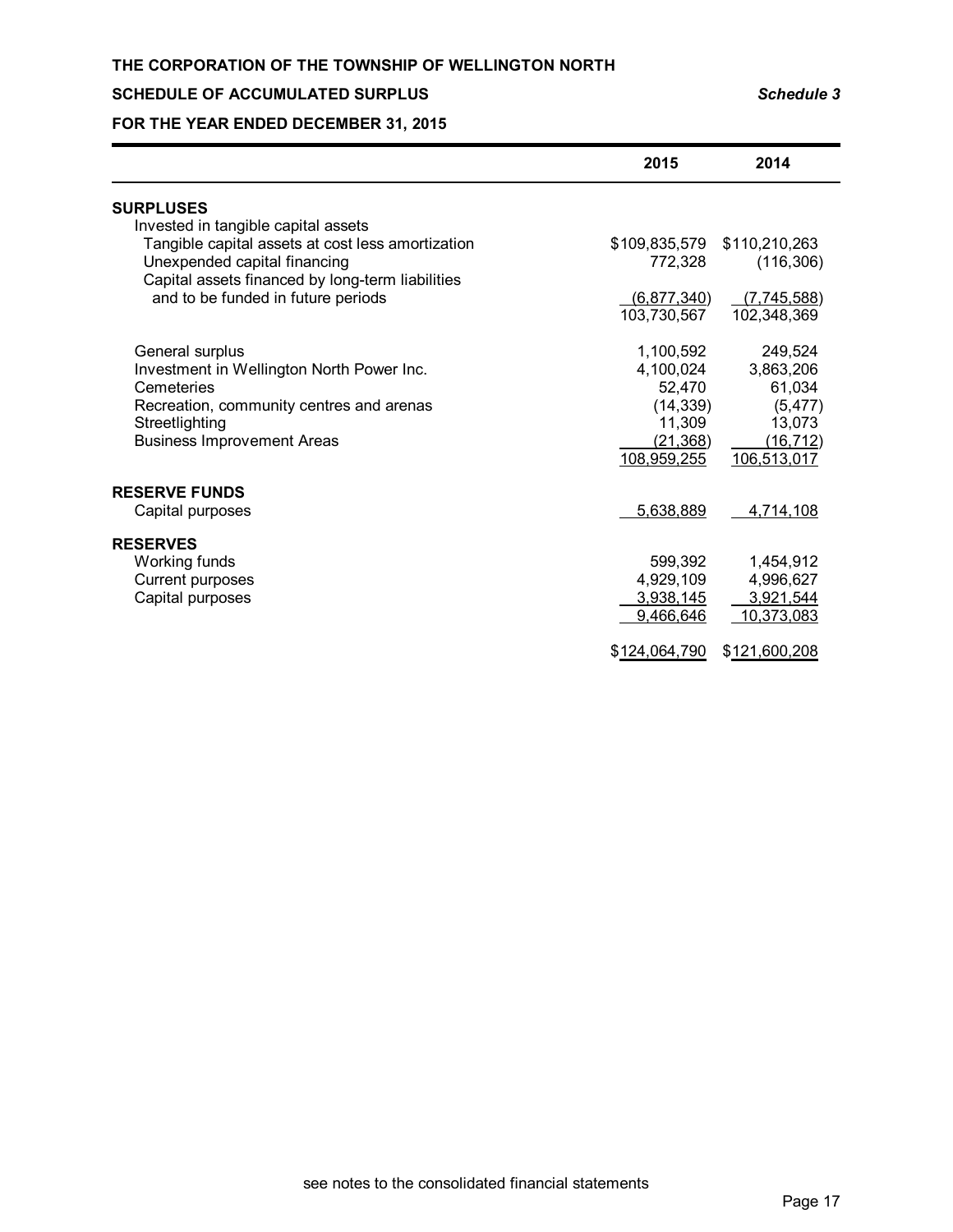

# **INDEPENDENT AUDITOR'S REPORT**

To the Members of Council, Inhabitants and Ratepayers of: The Corporation of the Township of Wellington **North** 

#### **Report on the Financial Statements**

We have audited the accompanying statements of financial position and continuity of the trust fund of The Corporation of the Township of Wellington North as at December 31, 2015, and for the year then ended, and a summary of significant accounting policies and other explanatory information.

#### **Management's Responsibility for the Financial Statements**

Management is responsible for the preparation and fair presentation of these financial statements in accordance with Canadian public sector accounting standards and for such internal control as management determines is necessary to enable the preparation of financial statements that are free from material misstatement, whether due to fraud or error.

#### **Auditor's Responsibility**

Our responsibility is to express an opinion on these financial statements based on our audit. We conducted our audit in accordance with Canadian generally accepted auditing standards. Those standards require that we comply with ethical requirements and plan and perform the audit to obtain reasonable assurance about whether the financial statements are free from material misstatement.

An audit involves performing procedures to obtain audit evidence about the amounts and disclosures in the financial statements. The procedures selected depend on the auditor's judgment, including the assessment of the risks of material misstatement of the financial statements, whether due to fraud or error. In making those risk assessments, the auditor considers internal control relevant to the entity's preparation and fair presentation of the financial statements in order to design audit procedures that are appropriate in the circumstances, but not for the purpose of expressing an opinion on the effectiveness of the entity's internal control. An audit also includes evaluating the appropriateness of accounting policies used and the reasonableness of accounting estimates made by management, as well as evaluating the overall presentation of the financial statements.

We believe that the audit evidence we have obtained in our audit is sufficient and appropriate to provide a basis for our audit opinion.

#### **Opinion**

In our opinion, these financial statements present fairly, in all material respects, the financial position of the trust funds of The Corporation of the Township of Wellington North as at December 31, 2015 and for the year then ended in accordance with Canadian public sector accounting standards.

Page 18

Fergus, Ontario Chartered Professional Accountants August 15, 2016 Licensed Public Accountants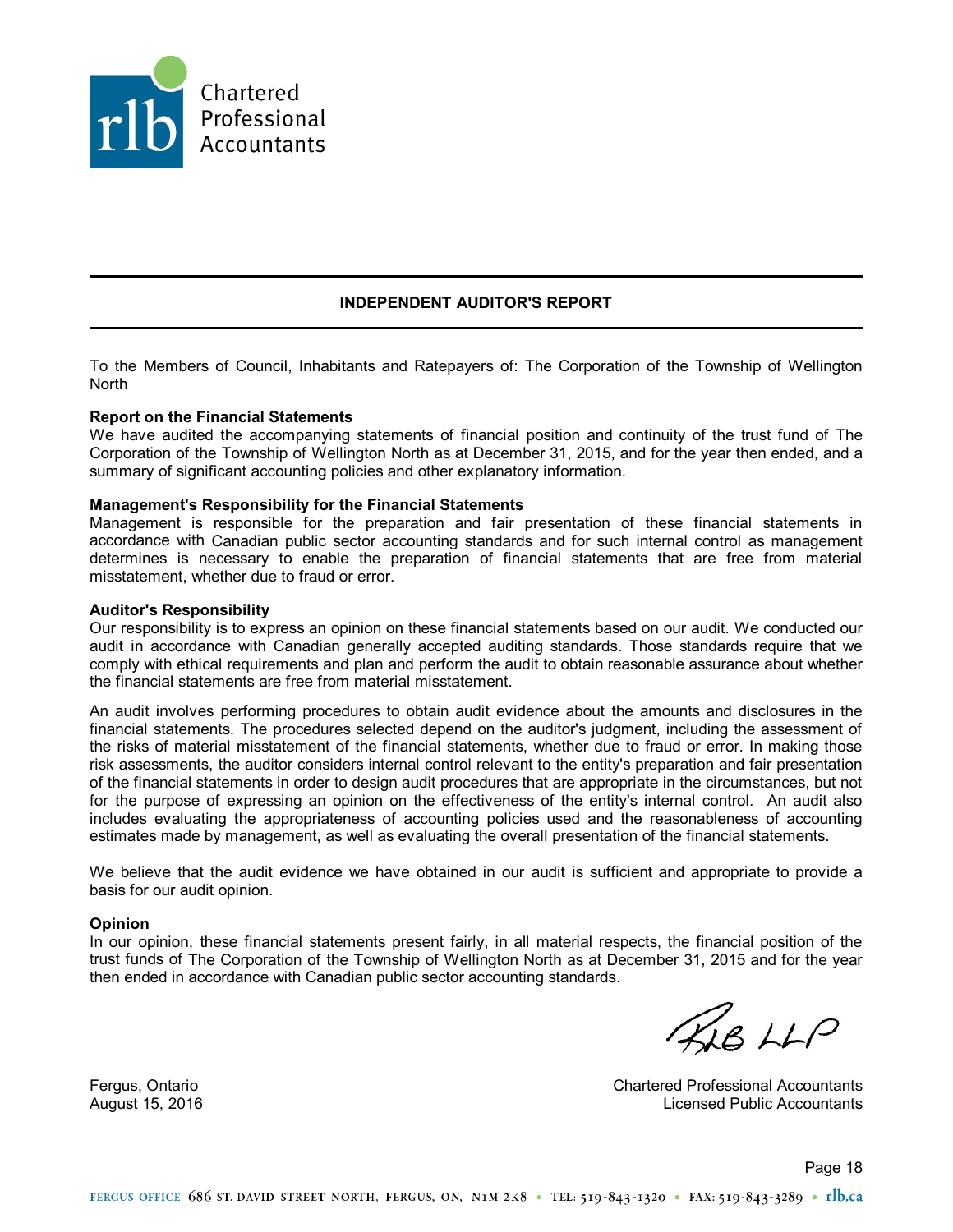# **THE CORPORATION OF THE TOWNSHIP OF WELLINGTON NORTH - TRUST FUNDS**

#### **STATEMENTS OF FINANCIAL POSITION AND CONTINUITY**

**AS AT DECEMBER 31, 2015**

|                                                                    | <b>Subdividers</b>                              | <b>Cemetery</b><br><b>Care and</b><br><b>Maintenance</b>    | <b>History</b><br><b>Books</b>       |
|--------------------------------------------------------------------|-------------------------------------------------|-------------------------------------------------------------|--------------------------------------|
| <b>STATEMENT OF FINANCIAL POSITION</b>                             |                                                 |                                                             |                                      |
| <b>Assets</b><br>Cash<br>Investments (note 2)<br>Due from Township | $\mathcal{L}$<br>2,360<br>0<br>0<br>2,360<br>\$ | $\mathfrak{S}$<br>257,803<br>64,825<br>150<br>\$<br>322,778 | 7,877<br>\$<br>0<br>0<br>\$<br>7,877 |
| <b>Liabilities</b>                                                 | \$                                              | \$                                                          | \$                                   |
| Due to Township                                                    | $\mathbf 0$                                     | 4,394                                                       | 0                                    |
| <b>Fund balance</b>                                                | 2,360                                           | 318,384                                                     | 7,877                                |
|                                                                    | \$                                              | \$                                                          | \$                                   |
|                                                                    | 2,360                                           | 322,778                                                     | 7,877                                |
| <b>STATEMENT OF CONTINUITY</b>                                     |                                                 |                                                             |                                      |
| Fund balance, beginning of year                                    | 2,336                                           | 313,014                                                     | \$                                   |
|                                                                    | \$                                              | $\mathbb{S}$                                                | 7,798                                |
| <b>Receipts</b>                                                    | 24                                              | 0                                                           | 79                                   |
| Interest earned                                                    | 0                                               | 4,420                                                       | 0                                    |
| Share of plot sales                                                | $\overline{0}$                                  | 950                                                         | $\overline{0}$                       |
| Monument fees                                                      | 24                                              | 5,370                                                       | 79                                   |
| Fund balance, end of year                                          | 2,360                                           | 318,384                                                     | 7,877                                |
|                                                                    | S                                               | \$                                                          | \$                                   |